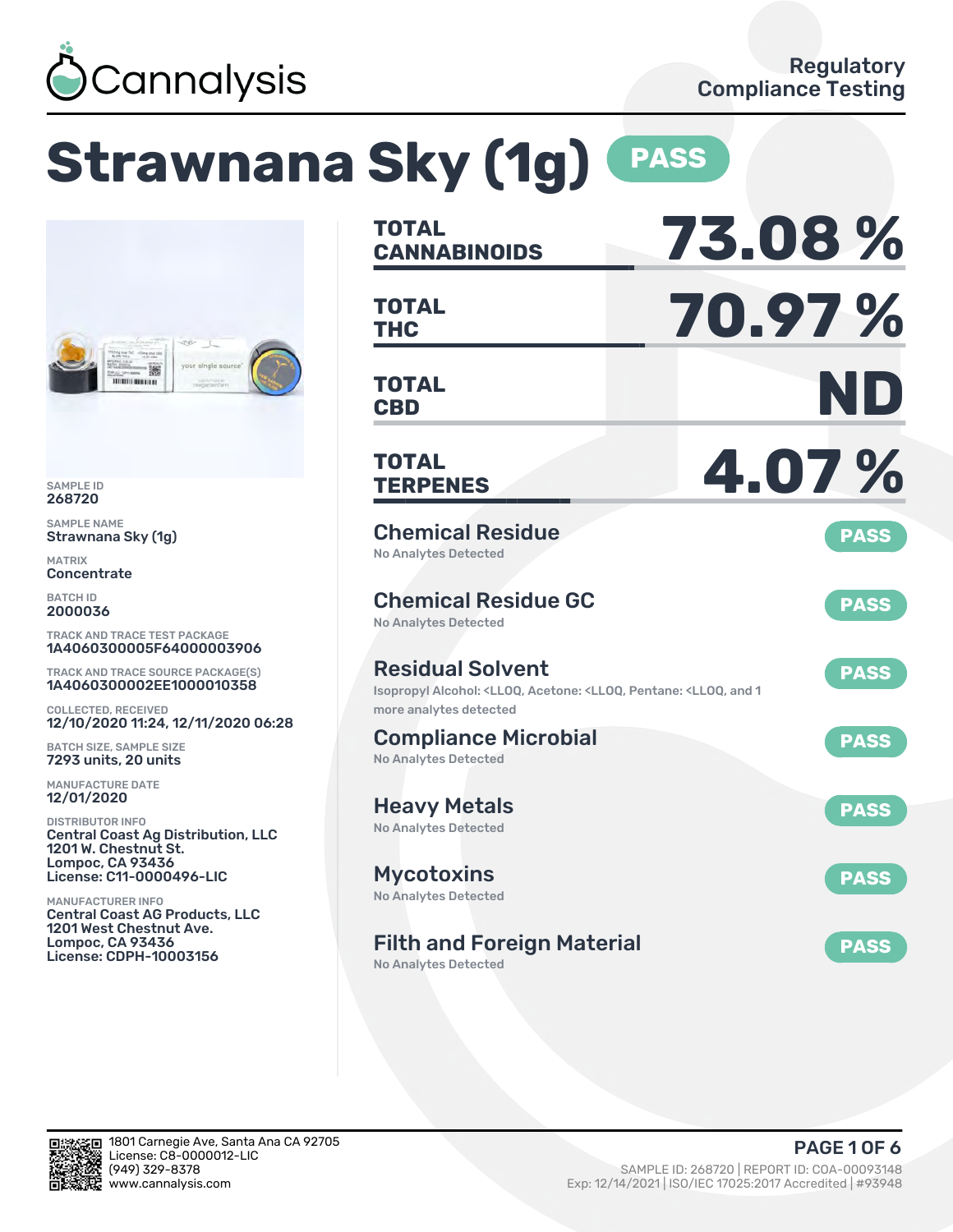

## CANNABINOID ANALYSIS

TOTAL THC,CBD, and CANNABINOIDS value(s) have been decarboxylated.

| TOTAL THC:          | 709.7 mg/g (70.97 %), 709.7 mg per package |
|---------------------|--------------------------------------------|
| TOTAL CBD:          | ND.                                        |
| TOTAL CANNABINOIDS: | 730.8 mg/g (73.08 %)                       |

UNIT OF MEASUREMENT: Milligrams per Gram(mg/g)

| <b>ANALYTE</b>         | <b>RESULT</b>        | LOD    | <b>LLOO</b> | <b>ANALYTE</b>   | <b>RESULT</b>         | <b>LOD</b> | LL <sub>00</sub> |
|------------------------|----------------------|--------|-------------|------------------|-----------------------|------------|------------------|
| THCa                   | 785.8 mg/g (78.58 %) | 0.2000 | 0.4000      | CBD <sub>v</sub> | <b>ND</b>             | 0.2000     | 0.4000           |
| D9THC                  | 20.57 mg/g (2.057 %) | 0.2000 | 0.4000      | CBGa             | 19.21 mg/g (1.921 %)  | 0.2000     | 0.4000           |
| D8THC                  | ND                   | 0.2000 | 0.4000      | <b>CBG</b>       | 4.207 mg/g (0.4207 %) | 0.2000     | 0.4000           |
| <b>THC<sub>v</sub></b> | <b>ND</b>            | 0.2000 | 0.4000      | <b>CBN</b>       | <b>ND</b>             | 0.2000     | 0.4000           |
| CBDa                   | <b>ND</b>            | 0.2000 | 0.4000      | CBC              | <b>ND</b>             | 0.2000     | 0.4000           |
| <b>CBD</b>             | <b>ND</b>            | 0.2000 | 0.4000      |                  |                       |            |                  |
|                        |                      |        |             |                  |                       |            |                  |

#### ADDITIONAL INFORMATION

| Method:              | SOP-TECH-001 | Sample Prepped: 12/11/2020 14:54  | Sample Approved: 12/14/2020 11:23  |  |
|----------------------|--------------|-----------------------------------|------------------------------------|--|
| Instrument: UPLC-DAD |              | Sample Analyzed: 12/11/2020 20:16 | Prep-Analytical Batch: 24407-19025 |  |



### TERPENE ANALYSIS

| UNIT OF MEASUREMENT: | Milligrams per Gram(mg/g) |
|----------------------|---------------------------|
|                      |                           |

| <b>ANALYTE</b>          | <b>RESULT</b>                                                                                                        | <b>LOD</b> | <b>LLOQ</b> | <b>ANALYTE</b>         | <b>RESULT</b>                                       | <b>LOD</b> | <b>LLOQ</b> |
|-------------------------|----------------------------------------------------------------------------------------------------------------------|------------|-------------|------------------------|-----------------------------------------------------|------------|-------------|
|                         | <b>ND</b>                                                                                                            |            |             |                        |                                                     |            |             |
| 3-Carene                |                                                                                                                      | 0.5000     | 1.000       | Alpha bisabolol        | <ll0q< td=""><td>0.5000</td><td>1.000</td></ll0q<>  | 0.5000     | 1.000       |
| Alpha cedrene           | <b>ND</b>                                                                                                            | 0.5000     | 1.000       | Alpha humulene         | 2.689 mg/g (0.2689 %)                               | 0.5000     | 1.000       |
| Alpha pinene            | 1.915 mg/g (0.1915 %)                                                                                                | 0.5000     | 1.000       | Alpha terpinene        | <b>ND</b>                                           | 0.5000     | 1.000       |
| Alpha terpineol         | $0.9931$ mg/g $(0.0993%)$                                                                                            | 0.3300     | 0.6500      | Beta caryophyllene     | 9.071 mg/g (0.9071%)                                | 0.5000     | 1.000       |
| Beta myrcene            | 13.18 mg/g (1.318 %)                                                                                                 | 0.5000     | 1.000       | Beta pinene            | 1.631 mg/g $(0.1631\%)$                             | 0.6100     | 1.210       |
| Borneol                 | <b>ND</b>                                                                                                            | 0.5000     | 1.000       | Camphene               | <b>ND</b>                                           | 0.5000     | 1.000       |
| Camphor                 | <b>ND</b>                                                                                                            | 0.5000     | 1.000       | Caryophyllene oxide ND |                                                     | 0.5000     | 1.000       |
| Cedrol                  | <b>ND</b>                                                                                                            | 0.5000     | 1.000       | Cis nerolidol          | <b>ND</b>                                           | 0.5000     | 1.000       |
| Eucalyptol              | <b>ND</b>                                                                                                            | 0.5000     | 1.000       | Fenchol                | 1.068 mg/g $(0.1068\%)$                             | 0.5000     | 1.000       |
| Fenchone                | <b>ND</b>                                                                                                            | 0.5000     | 1.000       | Gamma terpinene        | <b>ND</b>                                           | 0.5000     | 1.000       |
| Gamma terpineol         | <b>ND</b>                                                                                                            | 0.1000     | 0.2100      | Geranyl acetate        | <b>ND</b>                                           | 0.5000     | 1.000       |
| Guaiol                  | <ll0q< td=""><td>0.5000</td><td>1.000</td><td>Isoborneol</td><td><b>ND</b></td><td>0.5000</td><td>1.000</td></ll0q<> | 0.5000     | 1.000       | Isoborneol             | <b>ND</b>                                           | 0.5000     | 1.000       |
| Isopulegol              | <b>ND</b>                                                                                                            | 0.5000     | 1.000       | Limonene               | 8.194 mg/g (0.8194 %)                               | 0.5000     | 1.000       |
| Linalool                | 2.053 mg/g $(0.2053\%)$                                                                                              | 0.5000     | 1.000       | Menthol                | <b>ND</b>                                           | 0.5000     | 1.000       |
| Ocimene 1               | ND.                                                                                                                  | 0.1600     | 0.3100      | Ocimene 2              | <ll0q< td=""><td>0.3500</td><td>0.6900</td></ll0q<> | 0.3500     | 0.6900      |
| P-cymene                | <b>ND</b>                                                                                                            | 0.5200     | 1.050       | P-mentha-1,5-diene ND  |                                                     | 0.5000     | 1.000       |
| Pulegone                | <b>ND</b>                                                                                                            | 0.5000     | 1.000       | Sabinene               | <b>ND</b>                                           | 0.5000     | 1.000       |
| Sabinene hydrate        | <b>ND</b>                                                                                                            | 0.5000     | 1.000       | Terpinolene            | <b>ND</b>                                           | 0.5000     | 1.000       |
| Trans beta farnesene ND |                                                                                                                      | 0.5000     | 1.000       | Trans nerolidol        | <ll0q< td=""><td>0.5000</td><td>1.000</td></ll0q<>  | 0.5000     | 1.000       |
| Valencene               | <b>ND</b>                                                                                                            | 0.5000     | 1.000       |                        |                                                     |            |             |

#### ADDITIONAL INFORMATION

Method: SOP-TECH-027 Sample Prepped: 12/12/2020 17:02 Sample Approved: 12/14/2020 12:02 Prep-Analytical Batch: 24454-19041



1801 Carnegie Ave, Santa Ana CA 92705 License: C8-0000012-LIC<br>(949) 329-8378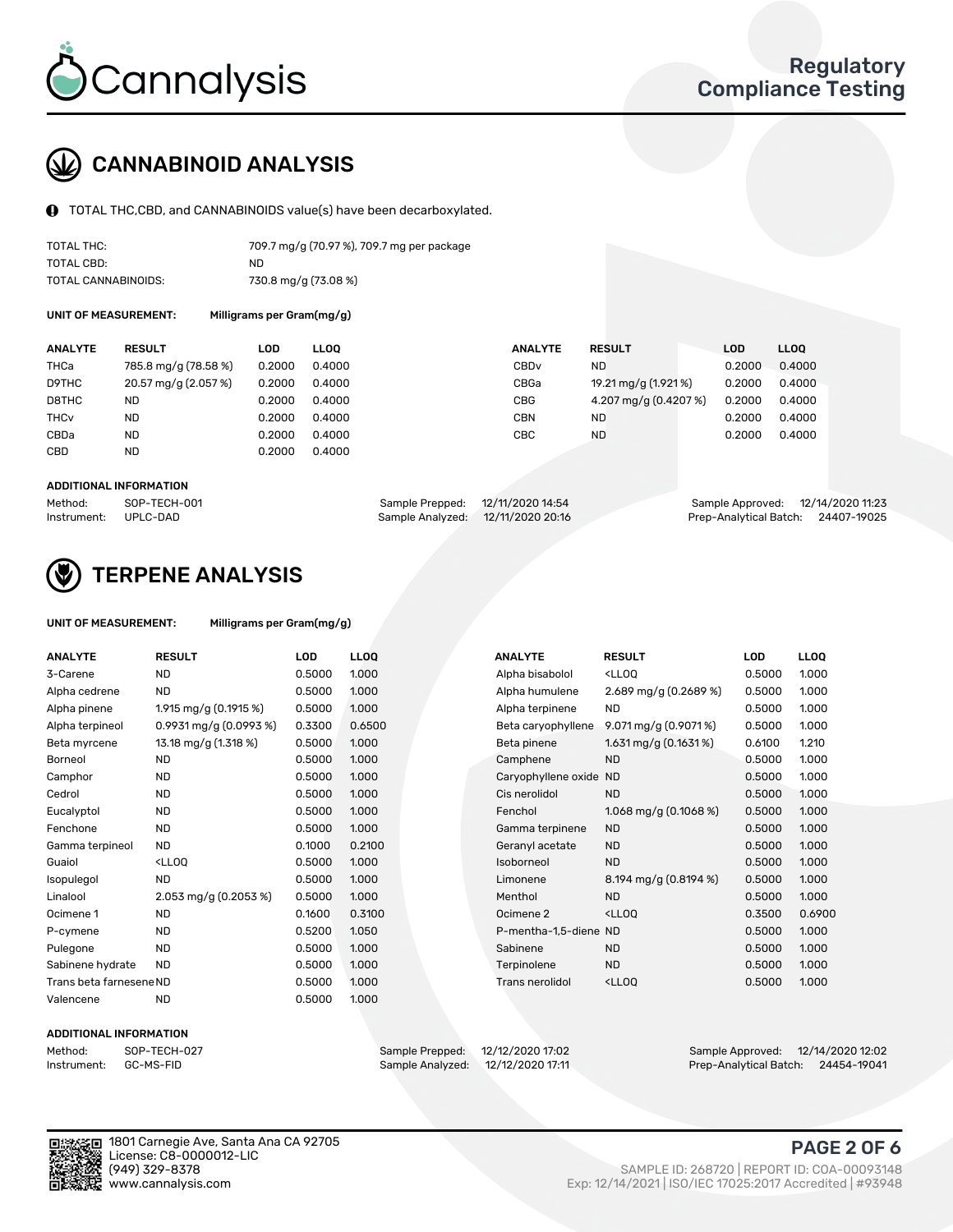

## CHEMICAL RESIDUE ANALYSIS PASS

UNIT OF MEASUREMENT: Micrograms per Gram(ug/g)

| <b>ANALYTE</b>    | <b>RESULT</b> | LOD    | LLOQ   | <b>ACTION LEVEL</b> |      | <b>ANALYTE</b>    |                     | <b>RESULT</b> | LOD    | <b>LLOQ</b> | <b>ACTION LEVEL</b> |      |
|-------------------|---------------|--------|--------|---------------------|------|-------------------|---------------------|---------------|--------|-------------|---------------------|------|
| Abamectin         | <b>ND</b>     | 0.0200 | 0.0400 | 0.1000              | Pass | Acephate          |                     | <b>ND</b>     | 0.0200 | 0.0400      | 0.1000              | Pass |
| Acequinocyl       | <b>ND</b>     | 0.0200 | 0.0400 | 0.1000              | Pass | Acetamiprid       |                     | <b>ND</b>     | 0.0200 | 0.0400      | 0.1000              | Pass |
| Aldicarb          | <b>ND</b>     | 0.0200 | 0.0400 | 0.0                 | Pass | Azoxystrobin      |                     | <b>ND</b>     | 0.0200 | 0.0400      | 0.1000              | Pass |
| Bifenazate        | <b>ND</b>     | 0.0200 | 0.0400 | 0.1000              | Pass | <b>Bifenthrin</b> |                     | <b>ND</b>     | 0.0200 | 0.0400      | 3.000               | Pass |
| <b>Boscalid</b>   | <b>ND</b>     | 0.0200 | 0.0400 | 0.1000              | Pass | Carbaryl          |                     | <b>ND</b>     | 0.0200 | 0.0400      | 0.5000              | Pass |
| Carbofuran        | <b>ND</b>     | 0.0200 | 0.0400 | 0.0                 | Pass |                   | Chlorantraniliprole | <b>ND</b>     | 0.0200 | 0.0400      | 10.00               | Pass |
| Clofentezine      | <b>ND</b>     | 0.0200 | 0.0400 | 0.1000              | Pass | Coumaphos         |                     | <b>ND</b>     | 0.0200 | 0.0400      | 0.0                 | Pass |
| Cyfluthrin        | <b>ND</b>     | 0.4000 | 1.000  | 2.000               | Pass | Cypermethrin      |                     | <b>ND</b>     | 0.4000 | 1.000       | 1.000               | Pass |
| Daminozide        | <b>ND</b>     | 0.0200 | 0.0400 | 0.0                 | Pass | Diazinon          |                     | <b>ND</b>     | 0.0200 | 0.0400      | 0.1000              | Pass |
| <b>Dichlorvos</b> | <b>ND</b>     | 0.0200 | 0.0400 | 0.0                 | Pass | Dimethoate        |                     | <b>ND</b>     | 0.0200 | 0.0400      | 0.0                 | Pass |
| Dimethomorph      | <b>ND</b>     | 0.0200 | 0.0400 | 2.000               | Pass | Ethoprophos       |                     | <b>ND</b>     | 0.0200 | 0.0400      | 0.0                 | Pass |
| Etofenprox        | <b>ND</b>     | 0.0200 | 0.0400 | 0.0                 | Pass | Etoxazole         |                     | <b>ND</b>     | 0.0200 | 0.0400      | 0.1000              | Pass |
| Fenhexamid        | <b>ND</b>     | 0.0200 | 0.0400 | 0.1000              | Pass | Fenoxycarb        |                     | <b>ND</b>     | 0.0200 | 0.0400      | 0.0                 | Pass |
| Fenpyroximate     | <b>ND</b>     | 0.0200 | 0.0400 | 0.1000              | Pass | Fipronil          |                     | <b>ND</b>     | 0.0400 | 0.1000      | 0.0                 | Pass |
| Flonicamid        | <b>ND</b>     | 0.0200 | 0.0400 | 0.1000              | Pass | Fludioxonil       |                     | <b>ND</b>     | 0.0200 | 0.0400      | 0.1000              | Pass |
| Hexythiazox       | <b>ND</b>     | 0.0200 | 0.0400 | 0.1000              | Pass | Imazalil          |                     | <b>ND</b>     | 0.0200 | 0.0400      | 0.0                 | Pass |
| Imidacloprid      | <b>ND</b>     | 0.0200 | 0.0400 | 5.000               | Pass |                   | Kresoxim methyl     | <b>ND</b>     | 0.0200 | 0.0400      | 0.1000              | Pass |
| Malathion         | <b>ND</b>     | 0.0200 | 0.0400 | 0.5000              | Pass | Metalaxyl         |                     | <b>ND</b>     | 0.0200 | 0.0400      | 2.000               | Pass |
| Methiocarb        | <b>ND</b>     | 0.0200 | 0.0400 | 0.0                 | Pass | Methomyl          |                     | <b>ND</b>     | 0.0200 | 0.0400      | 1.000               | Pass |
| Mevinphos         | <b>ND</b>     | 0.0200 | 0.0400 | 0.0                 | Pass | Myclobutanil      |                     | <b>ND</b>     | 0.0200 | 0.0400      | 0.1000              | Pass |
| Naled             | <b>ND</b>     | 0.0200 | 0.0400 | 0.1000              | Pass | Oxamyl            |                     | <b>ND</b>     | 0.0200 | 0.0400      | 0.5000              | Pass |
| Paclobutrazol     | <b>ND</b>     | 0.0200 | 0.0400 | 0.0                 | Pass | Permethrins       |                     | <b>ND</b>     | 0.0400 | 0.1000      | 0.5000              | Pass |
| Phosmet           | <b>ND</b>     | 0.0200 | 0.0400 | 0.1000              | Pass |                   | Piperonyl butoxide  | <b>ND</b>     | 0.0200 | 0.0400      | 3.000               | Pass |
| Prallethrin       | <b>ND</b>     | 0.0200 | 0.0400 | 0.1000              | Pass | Propiconazole     |                     | <b>ND</b>     | 0.0200 | 0.0400      | 0.1000              | Pass |
| Propoxur          | <b>ND</b>     | 0.0200 | 0.0400 | 0.0                 | Pass | Pyrethrins        |                     | <b>ND</b>     | 0.0200 | 0.0400      | 0.5000              | Pass |
| Pyridaben         | <b>ND</b>     | 0.0200 | 0.0400 | 0.1000              | Pass | Spinetoram        |                     | <b>ND</b>     | 0.0200 | 0.0400      | 0.1000              | Pass |
| Spinosad          | <b>ND</b>     | 0.0300 | 0.0700 | 0.1000              | Pass | Spiromesifen      |                     | <b>ND</b>     | 0.0200 | 0.0400      | 0.1000              | Pass |
| Spirotetramat     | <b>ND</b>     | 0.0200 | 0.0400 | 0.1000              | Pass | Spiroxamine       |                     | <b>ND</b>     | 0.0200 | 0.0400      | 0.0                 | Pass |
| Tebuconazole      | <b>ND</b>     | 0.0200 | 0.0400 | 0.1000              | Pass | Thiacloprid       |                     | <b>ND</b>     | 0.0200 | 0.0400      | 0.0                 | Pass |
| Thiamethoxam      | <b>ND</b>     | 0.0200 | 0.0400 | 5.000               | Pass | Trifloxystrobin   |                     | <b>ND</b>     | 0.0200 | 0.0400      | 0.1000              | Pass |
|                   |               |        |        |                     |      |                   |                     |               |        |             |                     |      |

#### ADDITIONAL INFORMATION

Method: SOP-TECH-002 Sample Prepped: 12/11/2020 19:28 Sample Approved: 12/14/2020 16:46 Instrument: LC-MS/MS Sample Analyzed: 12/11/2020 19:29 Prep-Analytical Batch: 24436-19022



PAGE 3 OF 6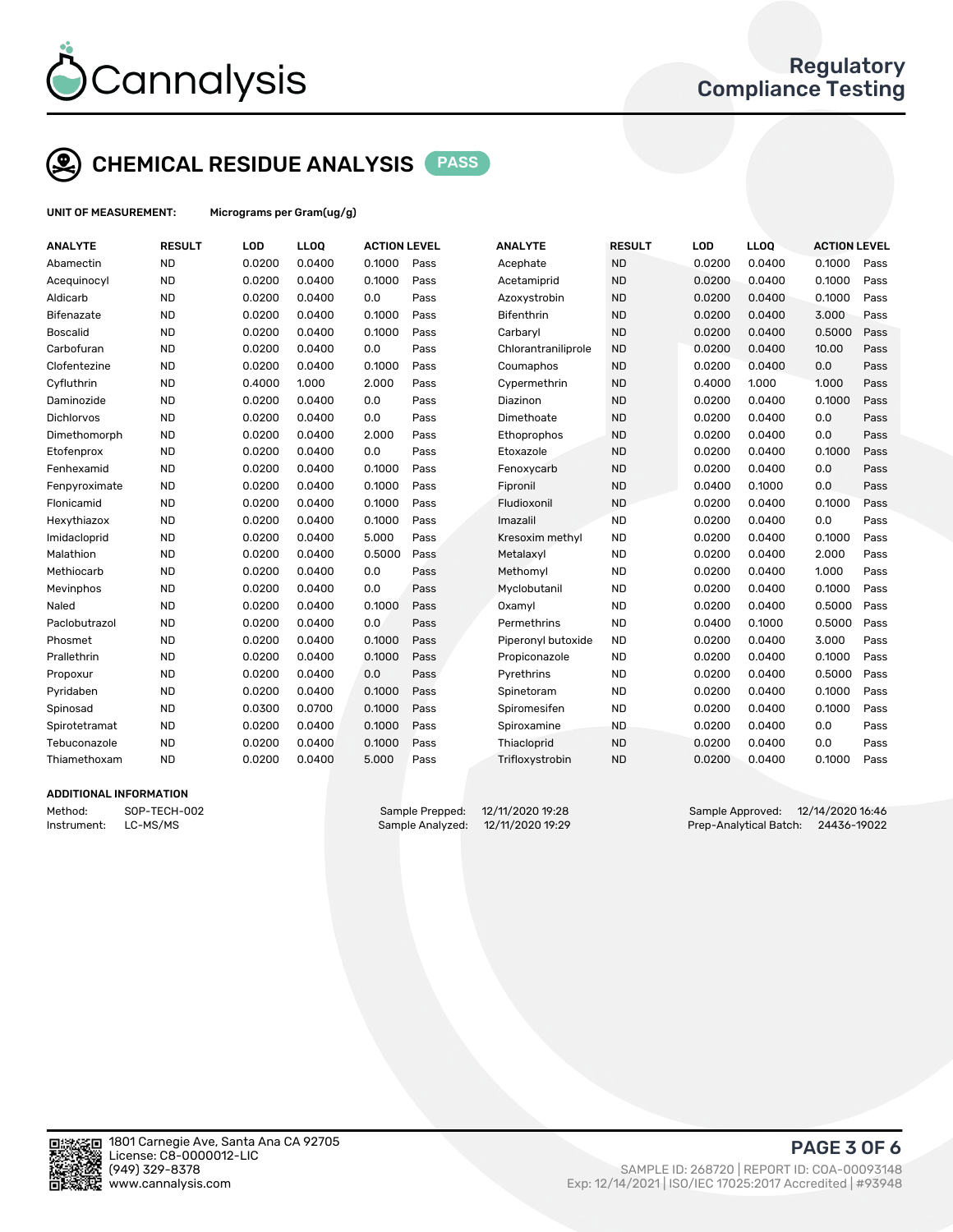

#### CHEMICAL RESIDUE GC ANALYSIS PASS

| UNIT OF MEASUREMENT: | Microgr |
|----------------------|---------|
|                      |         |

rams per Gram(ug/g)

| <b>ANALYTE</b>   | <b>RESULT</b>          | LOD    | <b>LLOO</b> | <b>ACTION LEVEL</b> |                  | <b>ANALYTE</b>   | <b>RESULT</b> | LOD    | <b>LLOO</b>            | <b>ACTION LEVEL</b> |      |
|------------------|------------------------|--------|-------------|---------------------|------------------|------------------|---------------|--------|------------------------|---------------------|------|
| Captan           | <b>ND</b>              | 0.1000 | 0.2000      | 0.7000              | Pass             | Chlordane        | <b>ND</b>     | 0.0109 | 0.0136                 | 0.0                 | Pass |
| Methyl parathion | <b>ND</b>              | 0.0400 | 0.1000      | 0.0                 | Pass             | <b>PCNB</b>      | <b>ND</b>     | 0.0200 | 0.0400                 | 0.1000              | Pass |
| Chlorfenapvr     | <b>ND</b>              | 0.0800 | 0.1000      | 0.0                 | Pass             | Chlorpyrifos     | <b>ND</b>     | 0.0800 | 0.1000                 | 0.0                 | Pass |
|                  | ADDITIONAL INFORMATION |        |             |                     |                  |                  |               |        |                        |                     |      |
| Method:          | SOP-TECH-010           |        |             |                     | Sample Prepped:  | 12/11/2020 19:28 |               |        | Sample Approved:       | 12/14/2020 14:18    |      |
| Instrument:      | GC-MS/MS               |        |             |                     | Sample Analyzed: | 12/11/2020 19:29 |               |        | Prep-Analytical Batch: | 24437-19023         |      |

## RESIDUAL SOLVENT ANALYSIS PASS

UNIT OF MEASUREMENT: Micrograms per Gram(ug/g)

| <b>ANALYTE</b>    | <b>RESULT</b>                                                                                                                                                                                      | LOD    | <b>LLOO</b> | <b>ACTION LEVEL</b> |      | <b>ANALYTE</b>           | <b>RESULT</b>                                                               | LOD    | <b>LLOO</b> | <b>ACTION LEVEL</b> |      |
|-------------------|----------------------------------------------------------------------------------------------------------------------------------------------------------------------------------------------------|--------|-------------|---------------------|------|--------------------------|-----------------------------------------------------------------------------|--------|-------------|---------------------|------|
| Acetone           | <lloo< td=""><td>5.000</td><td>250.0</td><td>5000</td><td>Pass</td><td>Acetonitrile</td><td><b>ND</b></td><td>5.000</td><td>50.00</td><td>410.0</td><td>Pass</td></lloo<>                          | 5.000  | 250.0       | 5000                | Pass | Acetonitrile             | <b>ND</b>                                                                   | 5.000  | 50.00       | 410.0               | Pass |
| Benzene           | <b>ND</b>                                                                                                                                                                                          | 0.5000 | 1.000       | 1.000               | Pass | <b>Butane</b>            | <b>ND</b>                                                                   | 76.80  | 96.00       | 5000                | Pass |
| Chloroform        | <b>ND</b>                                                                                                                                                                                          | 0.5000 | 1.000       | 1.000               | Pass | Ethanol                  | <b>ND</b>                                                                   | 10.00  | 50.00       | 5000                | Pass |
| Ethyl Acetate     | <b>ND</b>                                                                                                                                                                                          | 5.000  | 50.00       | 5000                | Pass | <b>Ethyl Ether</b>       | <b>ND</b>                                                                   | 25.00  | 50.00       | 5000                | Pass |
| Ethylene oxide    | <b>ND</b>                                                                                                                                                                                          | 0.5000 | 1.000       | 1.000               | Pass | Heptane                  | <b>ND</b>                                                                   | 1.000  | 5.000       | 5000                | Pass |
| Hexane            | <lloo< td=""><td>0.5000</td><td>5.000</td><td>290.0</td><td>Pass</td><td><b>Isopropyl Alcohol</b></td><td><lloo< td=""><td>5.000</td><td>50.00</td><td>5000</td><td>Pass</td></lloo<></td></lloo<> | 0.5000 | 5.000       | 290.0               | Pass | <b>Isopropyl Alcohol</b> | <lloo< td=""><td>5.000</td><td>50.00</td><td>5000</td><td>Pass</td></lloo<> | 5.000  | 50.00       | 5000                | Pass |
| Methanol          | <b>ND</b>                                                                                                                                                                                          | 10.00  | 50.00       | 3000                | Pass | Methylene chloride       | <b>ND</b>                                                                   | 0.5000 | 1.000       | 1.000               | Pass |
| Pentane           | <lloo< td=""><td>1.000</td><td>50.00</td><td>5000</td><td>Pass</td><td>Propane</td><td><b>ND</b></td><td>16.00</td><td>20.00</td><td>5000</td><td>Pass</td></lloo<>                                | 1.000  | 50.00       | 5000                | Pass | Propane                  | <b>ND</b>                                                                   | 16.00  | 20.00       | 5000                | Pass |
| Toluene           | <b>ND</b>                                                                                                                                                                                          | 0.5000 | 1.000       | 890.0               | Pass | Xvlenes                  | <b>ND</b>                                                                   | 6.000  | 100.0       | 2170                | Pass |
| Trichloroethylene | <b>ND</b>                                                                                                                                                                                          | 0.2500 | 1.000       | 1.000               | Pass | 1.2-Dichloroethane       | <b>ND</b>                                                                   | 0.5000 | 1.000       | 1.000               | Pass |
|                   |                                                                                                                                                                                                    |        |             |                     |      |                          |                                                                             |        |             |                     |      |

#### ADDITIONAL INFORMATION

|             | ADDITIONAL INFORMATION |                                   |                                    |  |
|-------------|------------------------|-----------------------------------|------------------------------------|--|
| Method:     | SOP-TECH-021           | Sample Prepped: 12/11/2020 14:24  | Sample Approved: 12/14/2020 15:18  |  |
| Instrument: | HS-GC-MS/FID           | Sample Analyzed: 12/11/2020 14:25 | Prep-Analytical Batch: 24405-19006 |  |

## MICROBIAL qPCR ANALYSIS PASS

UNIT OF MEASUREMENT: Cycle Threshold (Ct)

| <b>ANALYTE</b>                        | <b>RESULT</b>          | LOD   | <b>LLOO</b>      |                  | <b>ACTION LEVEL</b> | <b>ANALYTE</b>                        | <b>RESULT</b>                        | LOD   | <b>LLOO</b> |     | <b>ACTION LEVEL</b> |  |
|---------------------------------------|------------------------|-------|------------------|------------------|---------------------|---------------------------------------|--------------------------------------|-------|-------------|-----|---------------------|--|
| A.fumigatus                           | <b>ND</b>              | 33.00 | 0.0              | 0.0              | Pass                | A. flavus                             | <b>ND</b>                            | 33.00 | 0.0         | 0.0 | Pass                |  |
| A. niger                              | <b>ND</b>              | 33.00 | 0.0              | 0.0              | Pass                | A. terreus                            | <b>ND</b>                            | 33.00 | 0.0         | 0.0 | Pass                |  |
| <b>STEC</b>                           | <b>ND</b>              | 33.00 | 0.0              | 0.0              | Pass                | Salmonella spp                        | <b>ND</b>                            | 33.00 | 0.0         | 0.0 | Pass                |  |
|                                       | ADDITIONAL INFORMATION |       |                  |                  |                     |                                       |                                      |       |             |     |                     |  |
| SOP-TECH-016, SOP-TECH-022<br>Method: |                        |       |                  | Sample Prepped:  | 12/14/2020 05:21    |                                       | 12/14/2020 11:31<br>Sample Approved: |       |             |     |                     |  |
| <b>aPCR</b><br>Instrument:            |                        |       | Sample Analyzed: | 12/14/2020 05:33 |                     | Prep-Analytical Batch:<br>24432-19059 |                                      |       |             |     |                     |  |



PAGE 4 OF 6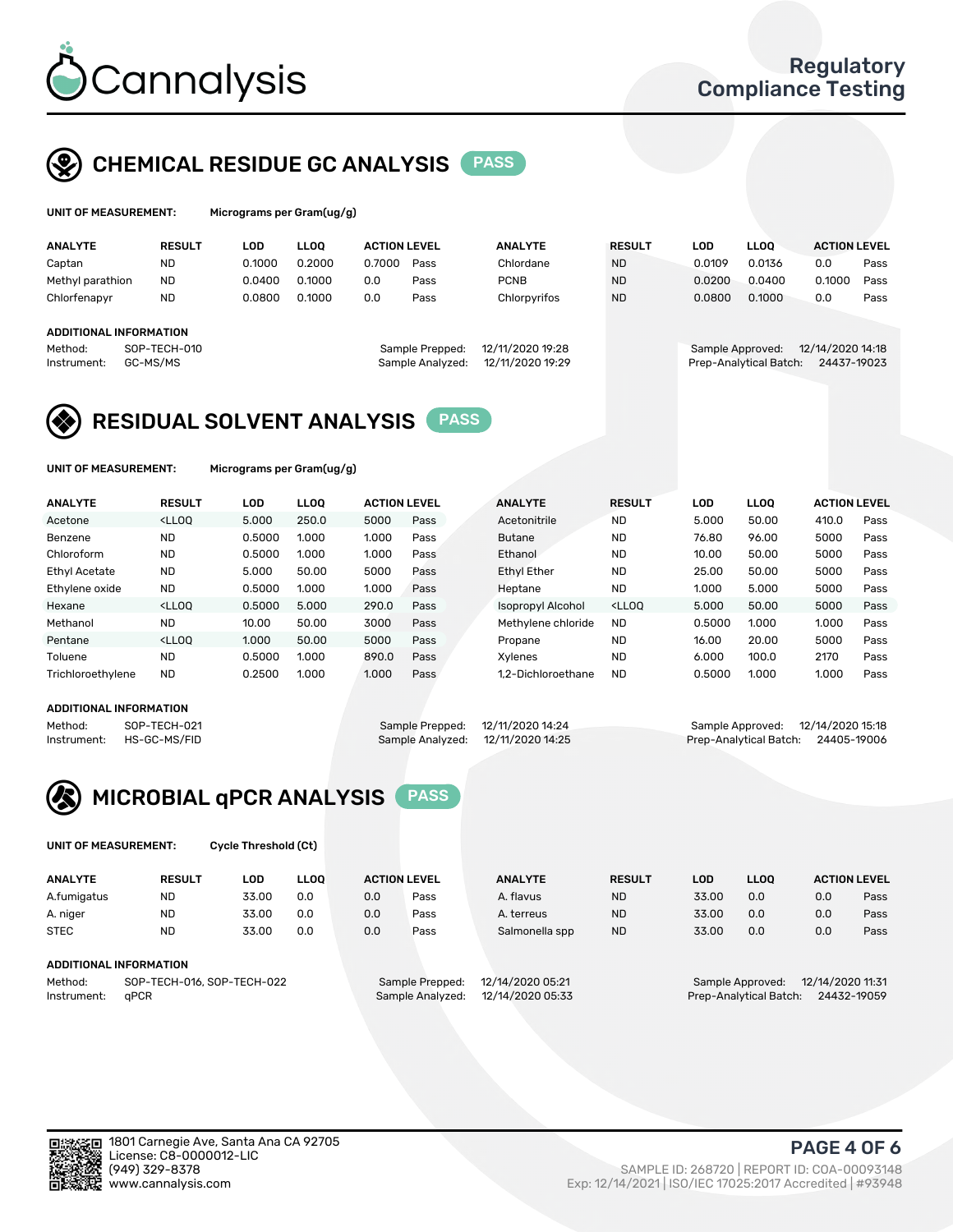



| UNIT OF MEASUREMENT: |               |        | Micrograms per Gram $(uq/q)$ |                     |      |                |               |        |             |                     |      |  |  |
|----------------------|---------------|--------|------------------------------|---------------------|------|----------------|---------------|--------|-------------|---------------------|------|--|--|
| ANALYTE              | <b>RESULT</b> | LOD    | <b>LLOO</b>                  | <b>ACTION LEVEL</b> |      | <b>ANALYTE</b> | <b>RESULT</b> | LOD    | <b>LLOO</b> | <b>ACTION LEVEL</b> |      |  |  |
| Arsenic              | <b>ND</b>     | 0.0200 | 0.0500                       | 0.2000              | Pass | Cadmium        | <b>ND</b>     | 0.0050 | 0.0500      | 0.2000              | Pass |  |  |
| Lead                 | <b>ND</b>     | 0.0100 | 0.0500                       | 0.5000              | Pass | Mercury        | <b>ND</b>     | 0.0030 | 0.0500      | 0.1000              | Pass |  |  |

|                    | ADDITIONAL INFORMATION |                                   |                                    |
|--------------------|------------------------|-----------------------------------|------------------------------------|
| Method:            | SOP-TECH-013           | Sample Prepped: 12/11/2020 13:29  | Sample Approved: 12/14/2020 10:19  |
| Instrument: ICP-MS |                        | Sample Analyzed: 12/12/2020 07:36 | Prep-Analytical Batch: 24412-19028 |



| UNIT OF MEASUREMENT:   |               | Micrograms per Kilogram(ug/kg) |             |                     |      |                |               |       |             |                     |      |
|------------------------|---------------|--------------------------------|-------------|---------------------|------|----------------|---------------|-------|-------------|---------------------|------|
| <b>ANALYTE</b>         | <b>RESULT</b> | LOD                            | <b>LLOO</b> | <b>ACTION LEVEL</b> |      | <b>ANALYTE</b> | <b>RESULT</b> | LOD   | <b>LLOO</b> | <b>ACTION LEVEL</b> |      |
| Aflatoxin B1           | <b>ND</b>     | 1.000                          | 2.000       |                     | N/A  | Aflatoxin B2   | <b>ND</b>     | 2.000 | 5.000       |                     | N/A  |
| Aflatoxin G1           | <b>ND</b>     | 2.000                          | 5.000       |                     | N/A  | Aflatoxin G2   | <b>ND</b>     | 2.000 | 5.000       |                     | N/A  |
| Total Aflatoxins       | <b>ND</b>     | 10.00                          | 14.00       | 20.00               | Pass | Ochratoxin A   | <b>ND</b>     | 1.000 | 2.000       | 20.00               | Pass |
| ADDITIONAL INFORMATION |               |                                |             |                     |      |                |               |       |             |                     |      |

#### ADDITIONAL INFORMATION

Method: SOP-TECH-020 Sample Prepped: 12/11/2020 12:40 Sample Approved: 12/14/2020 12:26 Instrument: LC-MS/MS Sample Analyzed: 12/11/2020 12:40 Prep-Analytical Batch: 24402-19003

## FILTH & FOREIGN MATERIAL ANALYSIS PASS

UNIT OF MEASUREMENT: Filth and Foreign Matter (%, #/3g)

| <b>ANALYTE</b>                                              | <b>RESULT</b>                 | LOD | <b>LLOO</b> | <b>ACTION LEVEL</b> |                                     | <b>ANALYTE</b><br><b>RESULT</b>      |           | LOD | <b>LLOO</b>                                | <b>ACTION LEVEL</b>             |      |
|-------------------------------------------------------------|-------------------------------|-----|-------------|---------------------|-------------------------------------|--------------------------------------|-----------|-----|--------------------------------------------|---------------------------------|------|
| IF RH ME                                                    | <b>ND</b>                     | 0.0 | 0.0         | 1.000               | Pass                                | <b>IFM</b>                           | <b>ND</b> | 0.0 | 0.0                                        | 25.00                           | Pass |
| Mold                                                        | <b>ND</b>                     | 0.0 | 0.0         | 25.00               | Pass                                | <b>SSCD</b>                          | <b>ND</b> | 0.0 | 0.0                                        | 25.00                           | Pass |
|                                                             | <b>ADDITIONAL INFORMATION</b> |     |             |                     |                                     |                                      |           |     |                                            |                                 |      |
| Method:<br>SOP-TECH-009<br>Instrument:<br>Visual Inspection |                               |     |             |                     | Sample Prepped:<br>Sample Analyzed: | 12/11/2020 14:12<br>12/11/2020 14:13 |           |     | Sample Approved:<br>Prep-Analytical Batch: | 12/11/2020 14:14<br>24414-19005 |      |



PAGE 5 OF 6